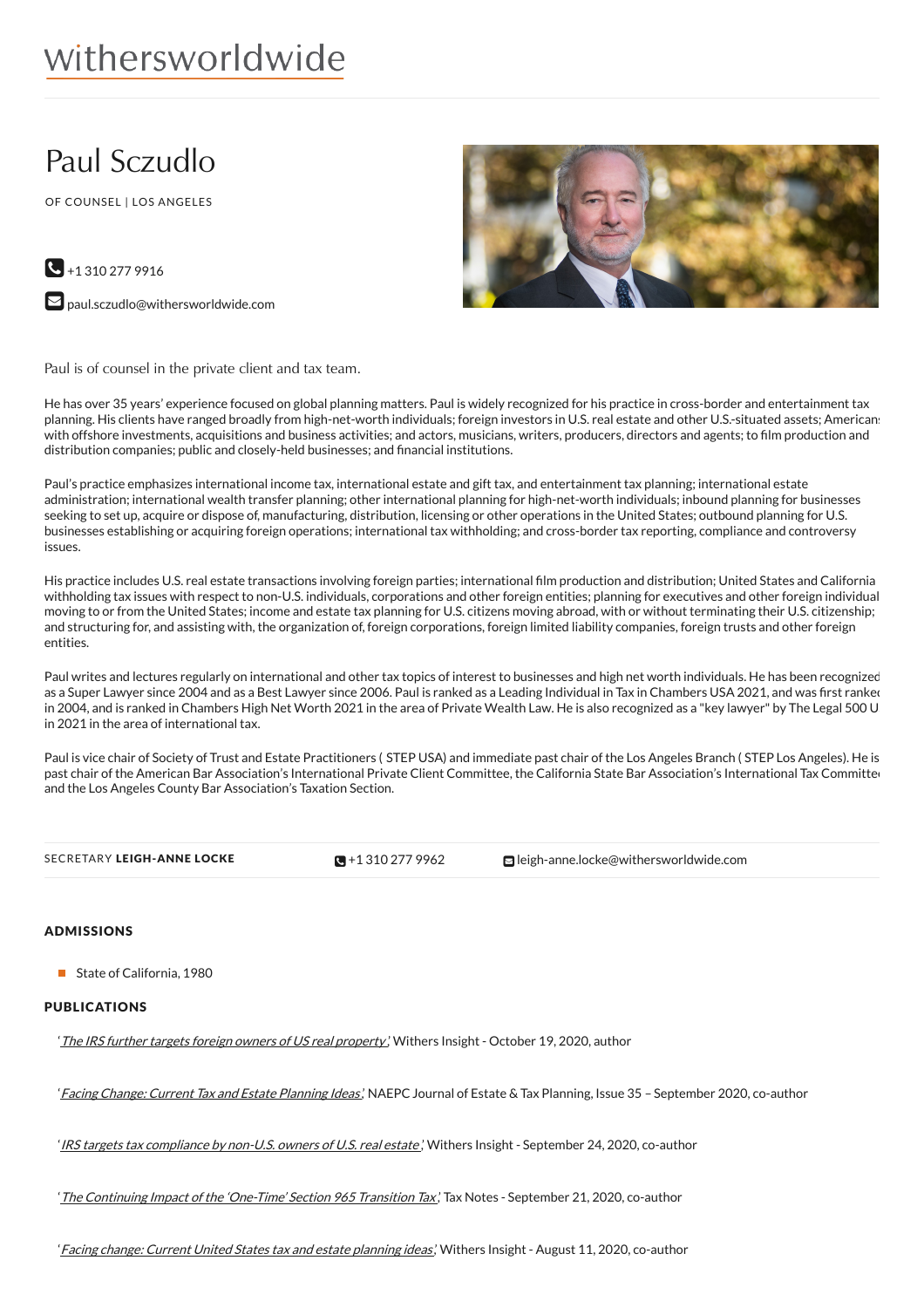'Working Group Seeks Answers on 'Medical Condition Exception,' Tax Notes - May 15, 2020, co-author

'[Super-Rich](https://www.bloomberg.com/news/articles/2020-05-12/stranded-super-rich-confront-tax-chaos-after-pandemic-lockdowns) Stranded by Lockdowns Face Higher Tax Bills', Bloomberg News and Bloomberg Tax - May 12, 2020, quoted

'IRS Helps Foreigners Stranded in the United States Due to COVID-19,' WealthManagement.com - April 29, 2020, co-author

'IRS Issues Relief to Foreigners Stranded in the United States due to [Coronavirus](https://www.withersworldwide.com/en-gb/insight/irs-issues-relief-to-foreigners-stranded-in-the-united-states-due-to-coronavirus),' Withers Insight - April 22, 2020, co-author

' [Treasury](https://www.law360.com/articles/1266022/treasury-outlines-tax-relief-for-workers-stranded-by-virus) Outlines Tax Relief For Workers Stranded By Virus,' Law360 - April 21, 2020, quoted

'IRS Offers Tax Relief to Int'l Travelers Impacted by [Coronavirus](https://www.accountingtoday.com/news/irs-offers-tax-relief-to-international-travelers-impacted-by-coronavirus),' Accounting Today - April 21, 2020, quoted

'[Coronavirus:](https://www.withersworldwide.com/en-gb/insight/coronavirus-risk-of-us-tax-residency-for-foreigners-stuck-in-the-united-states) Risk of US tax residency for foreigners stuck in the United States', Withers Insight - March 27, 2020, co-author

'Coronavirus impact on US international tax [compliance](https://www.withersworldwide.com/en-gb/insight/coronavirus-impact-on-us-international-tax-compliance),' Withers Insight - March 27, 2020, co-author

'Have you reviewed California's post-Wayfair rule ahead of Frieze LA?,' California Department of Tax and Fee Administration - January 7, 2019, coauthor

"Bring it home " (reviewing the [international](https://www.withersworldwide.com/en-gb/insight/insight-48) provisions of the 2017 federal tax reform legislation),' Los Angeles Lawyer - September 2018, coauthor

'More Americans are [considering](https://www.msn.com/en-us/news/money/more-americans-are-considering-cutting-their-ties-with-the-us-%E2%80%94-heres-why/ar-AAzojqz) cutting their ties with the US - here's why,' \_ CNBC - June 30, 2018, quoted

['Commentary](https://www.withersworldwide.com/en-gb/commentary-on-bloombergs-computation-of-the-tax-burdens-of-10-highest-paid-global-athletesWithers) on Bloomberg's computation of the tax burdens of 10 highest paid global athletes,' International Sports Law and Business Blog - June 22, 2018, author

'Paradise or Money Pit? What You'll Pay in Taxes When Buying a Home [Abroad,'](https://www.barrons.com/articles/paradise-or-money-pit-what-youll-pay-in-taxes-when-buying-a-home-abroad-1529384400) \_ Barron's PENTA - June 19, 2018, quoted

'5 Tax [Considerations](https://www.law360.com/articles/1047458/5-tax-considerations-when-marrying-a-foreign-prince_%2C_) When Marrying <sup>a</sup> Foreign Prince' Law360 - May 25, 2018, quoted

'Tax [Tribulations](https://www.withersworldwide.com/en-gb/insight/tax-tribulations-for-american-royalty_%2C_) for American Royalty' Bloomberg BNA Tax Planning International - May 2018

'Foreign tax reform changes under Tax Cuts and Jobs Act' , Daily Journal - January 26, 2018, co-author

'Tax Residency: Unwelcome Status?,' USC Seventieth Major Tax Planning Institute - January 2018, author

'Crossing Borders: Light and Truth –A Primer on International Taxation and Compliance for Individuals', 2008 Tax Institute, USC Law School, 60 Major Tax Planning - 2008

'Expatriation: Time to Go?', STEP USA - October 2008

'A Guide to Taxation for U.S. Citizens Living in Canada' , 43 Tax Notes International 507 - August 2006, Co-Author

'Residency and Domicile Concepts and the Expatriation Regime for U.S. Tax Purposes' , 58 Major Tax Planning - 2006

#### MEMBERSHIPS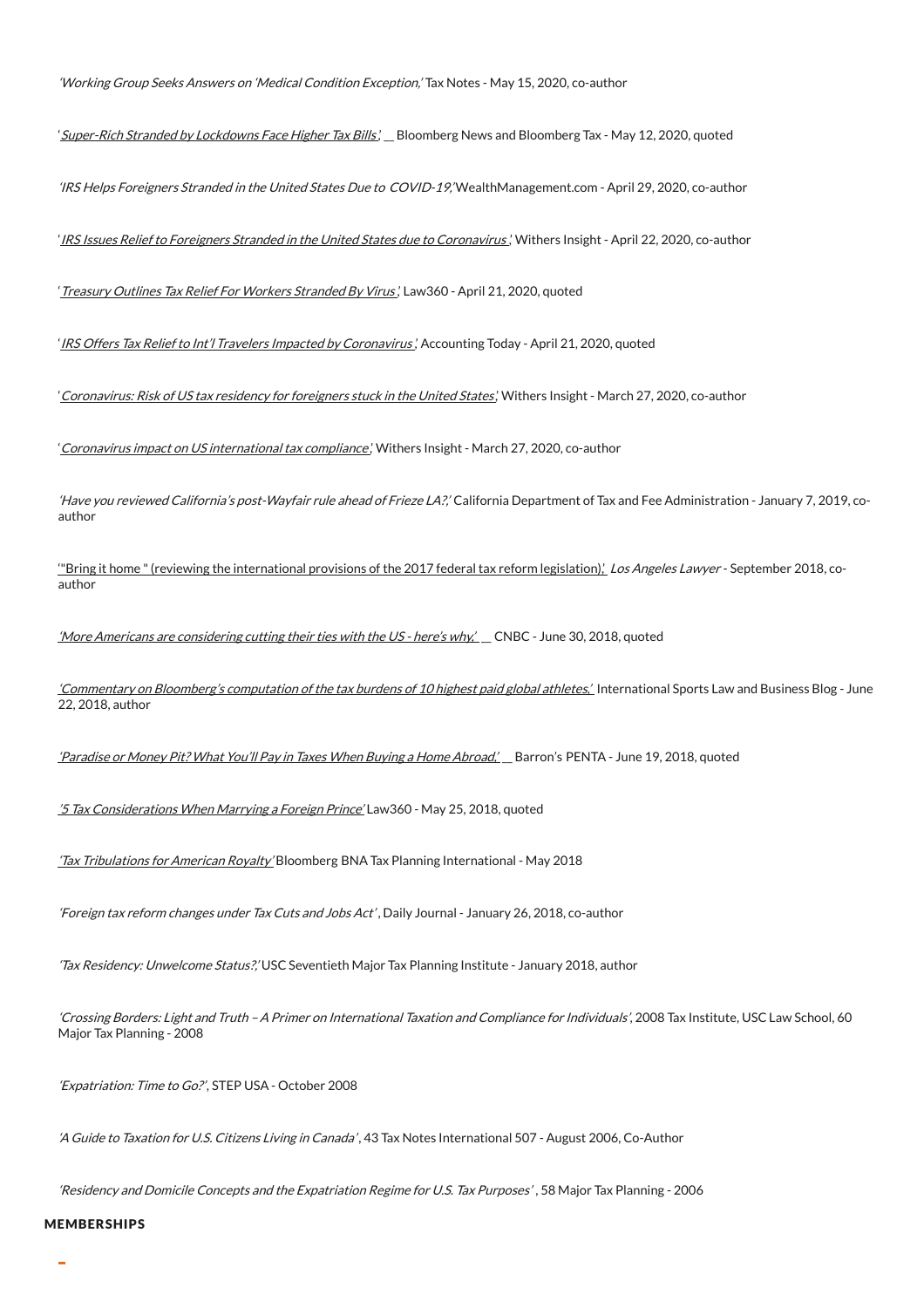- STEP USA, Vice Chair
- **USC Tax Institute Planning Committee, Member**
- STEP Los Angeles, Founding Member, Immediate Past Chair
- **Lacks Angeles Chapter of Society of Trust and Estate Practitioners, Chair and Co-Founding Member**
- Los Angeles International Tax Club, Chair
- USA Chapter of the International Fiscal Association, Member  $\mathcal{L}_{\mathcal{A}}$
- State Bar of California, Member, Tax Section, Past Chair International Tax Committee
- **Los Angeles International Tax Forum, Member**
- **Jonathan Club of Los Angeles, Member**
- ABA, Past Chair International Private Client Committee
- ABA Real Property, Probate, and Trust Law Section, International Law Section Liaison
- **ABA, Member International Law, Real Property, Probate and Trust Law and Taxation Sections**
- Past Chair and current Member, Taxation Section, Past Chair, LACBA's Foreign Tax Committee
- Yale Club of Southern California, Past Director

## **TALKS**

STEP LA, 'Let's Talk Canadian / US Tax & Estate Planning Tips & Traps, eh!' - September 20, 2021, chair / moderator

Strafford Program, 'Section 965 Payment Acceleration Events: Avoiding Triggers, Curable Events', - August 24, 2021, co-presenter

STEP Los Angeles, 'California in the Rearview Mirror - Residency Termination (or Jackson Hole here I come),' - July 27, 2021, co-presenter

The 13th Annual STEP International Tax & Estate Planning Forum, 'Tax and Estate Planning for the International Athlete / Artist,' - May 7, 2021, copresenter

USC Gould School of Law 2021 Virtual Tax Institute, 'Entertainment Industry Tax Update 2021,' - January 25, 2021, co-presenter

National Association of Estate Planners & Councils - NAEPC Fairbanks webinar, 'Income tax and estate planning in an election year, with an international focus,' - November 16, 2020, co-presenter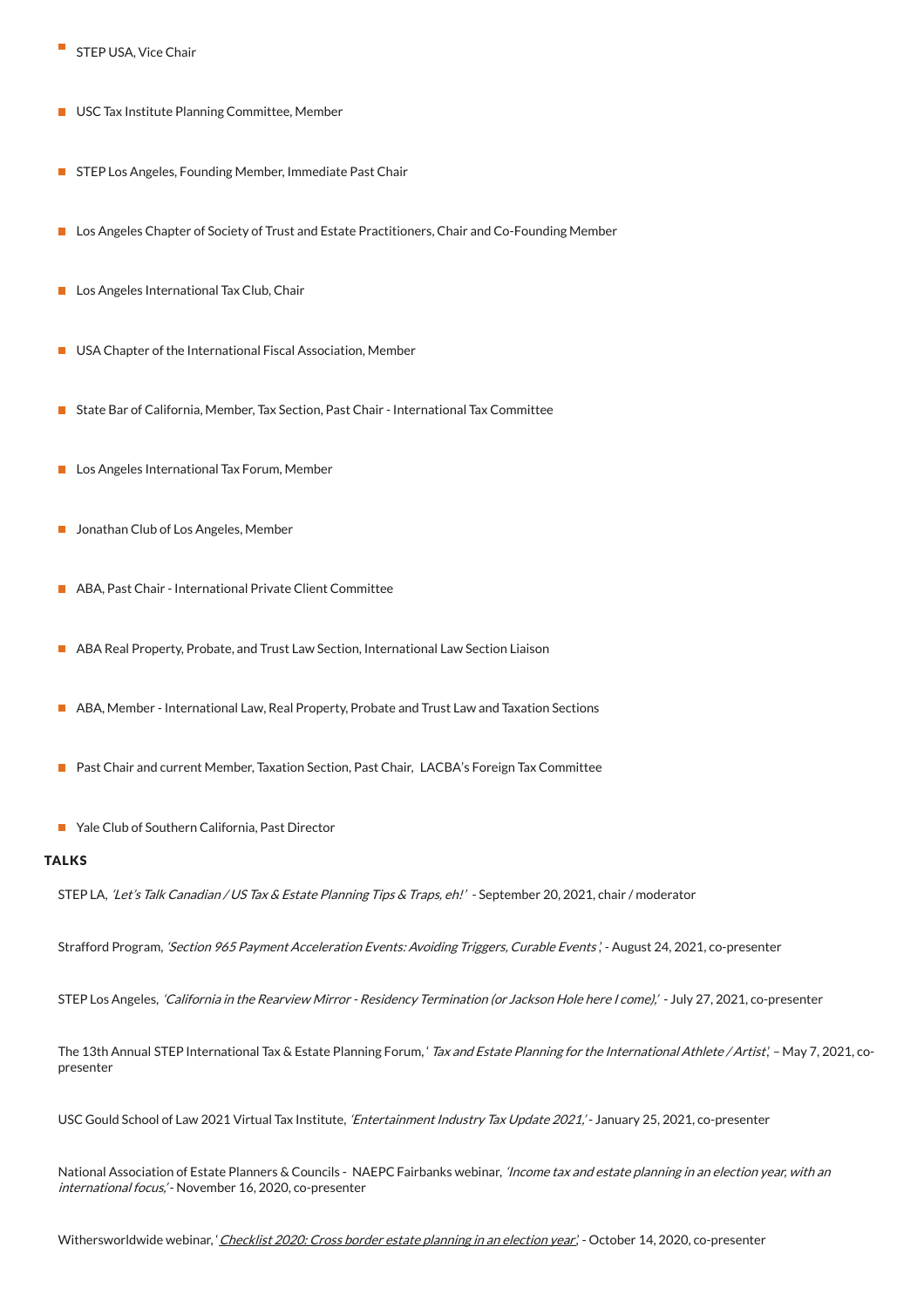USC Tax Institute, "Foreign Activities of U.S. Taxpayers: Feeling GILTI?" - January 27, 2020

STEP/LA, "Foreign Activities of U.S. Taxpayers: Feeling GILTI?" - November 5, 2019

STEP Wyoming International Estate Planning Conference,"Moderated Roundtable Discussion"- September 21, 2019

Strafford Webinar,"Expatriation Tax Planning for U.S. Retirees: Filing Obligations, Exit Tax, U.S. Pension and Retirement Income"- July 25, 2019

US/UK Tax Planning: New York & Los Angeles Conferences,"Tax, Immigration & Reputation for International Sports Persons & Entertainers"- May 2 & 6, 2019

Beverly Hills Bar Association, "Tax Residency: Unwelcome Status?" - February 28, 2019

STEP/LA, 'GILTI Planning for the Private Client' - May 2018

USC Gould School of Law 2018 Tax Institute, 'Tax Residency: Unwelcome Status?' - January 2018

STEP/LA, 'International Estate and Income Tax Planning Greatest Riddles and Enigmas' - November 2017

STEP/LA, 'Ethical Considerations in Planning for High-Net-Worth Individuals' - January 2017

Beverly Hills Bar Association, 'Foreign Investment in U.S. Real Estate' - June 2016

STEP International Tax and Estate Planning Forum, Laguna Beach, CA, 'International Tax Enforcement Updates', and 'Basic International Planning: Income Taxation' - May 2016

International Association of Marital Lawyers, Beverly Hills, CA, 'Tax Issues: Cross-Border Divorce' - February 2016

STEP/San Diego, 'Inbound Investing for Nonresident Aliens' - October 2015

May 2015 Inaugural STEP-USA Conference, San Diego - Speaker and Panel Chair

2008-2013 Annual STEP Pacific Rim Conferences, Various Topics on Planning for International Private Clients, San Francisco (May, 2008 and 2009), Santa Monica (May, 2010-2012), and Los Angeles (May 2013) - Speaker and Panel Chair

STEP/LA , '2011 Voluntary Compliance Initiative', a series of three lectures and discussions on the IRS foreign account reporting OVDI initiative, Los Angeles - Summer 2011

2010 International Film & TV Finance Summit, BNA-Atlas Group, 'Section 409A Deferred Comp and Other Current Entertainment Tax Topics' - March 2010

USC Gould School of Law 2009 Institute on Entertainment Law and Business, Los Angeles, California - October, 2009

New York State Bar Association/STEP, Fifth Annual International Estate Planning Institute, 'Tax Planning for International Entertainers and Athletes', New York - April 2009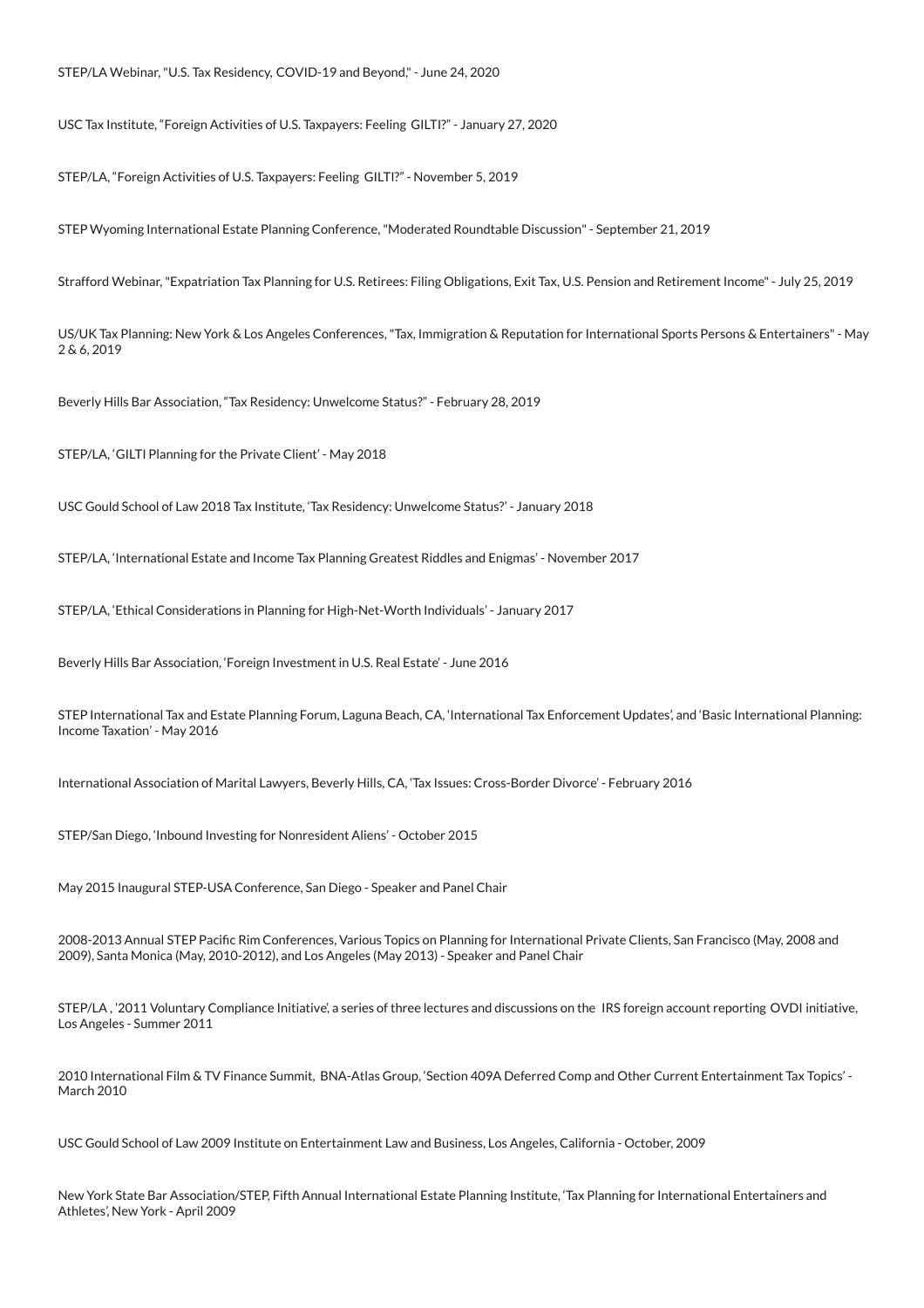STEP/LA, 'Selective International Tax Compliance: Cross-Border Gifts,Foreign Trusts and Expatriation' - February 2009

American Bar Association (ABA), Section of Taxation, 2008 Joint Fall CLE Meeting, 'Tax Planning for International Entertainers and Athletes', San Francisco - September 2008

STEP Canada 10th National Conference, 'Leaving the U.S.', Toronto - June 2008

State Bar of California, Trust & Estates Section, Sophisticated Tax Planning and Trust Administration Conference, 'Crossing Borders: Advising the International Private Client', San Francisco - April 2008

International Bar Association (IBA), 13th International Wealth Transfer Practice Conference, 'Alternatives to the International Will', London - March 2008

36th Conference of the USA Branch of International Fiscal Association (IFA), 'Global Tax Planning for World Class Entertainers & Athletes' - February 2008

'Entertainment Industry: Tax Developments and Planning Ideas', Beverly Hills Bar Association - September 2007

The Family Wealth Management Conference, Campden Conferences, 'Beyond Trusts', Geneva - February 2007

2005 Fall Meeting, ABA International Law Section, 'Current Trends in International Wealth Transfer Planning', Brussels - October 2005

LANGUAGES ENGLISH

2005 IBA Annual Global Conference, 'International Trust Litigation', Prague - September 2005

#### EDUCATION

Yale University, B.A. Harvard Law School - 3L Exchange Program University of California, Berkeley - School of Law, J.D.

### **DATES**

JOINED: 2016

## **RECOGNITION**

| 2022 Super Lawyers US<br>Recognized Paul Sczudlo                 | 2022 Best Lawyers Paul<br><b>Sczudlo</b>                              | 2021 Super Lawers NEW                                       | 2021 Martindale-Hubbell US AV<br>Rating Paul Sczudlo                    |
|------------------------------------------------------------------|-----------------------------------------------------------------------|-------------------------------------------------------------|-------------------------------------------------------------------------|
| 2021 Legal 500 US<br>Recommended Attorney<br>Paul Sczudlo        | 2021 Chambers Paul Sczudlo                                            | 2021 Best Lawyers US<br>Recognized Paul Sczudlo             | 2020 Super Lawyers US<br>Recognized Paul Sczudlo                        |
| 2020 Legal 500 US<br><b>Recommended Attorney</b><br>Paul Sczudlo | 2020 Chambers HNW US<br>Ranked Paul Sczudlo                           | 2020 Best Lawyers US<br>Recognized Attorney Paul<br>Sczudlo | 2019 Whos Who Legal US<br>Recognized for Private Client<br>Paul Sczudlo |
| 2019 Super Lawyers US<br>Recognized Paul Sczudlo                 | 2019 Super Lawyers US<br>Recognized 15 Years in a Row<br>Paul Sczudlo | 2019 Martindale-Hubbell<br>US AV Rating Paul Sczudlo        | 2019 Best Lawyers US<br>Recognized Paul Sczudlo                         |
| 2018 Super Lawyers US<br>Recognized Paul Sczudlo                 | 2018 Chambers USA Leading<br>Individual Paul Sczudlo                  | 2018 Best Lawyers US<br>Recognized Paul Sczudlo             |                                                                         |